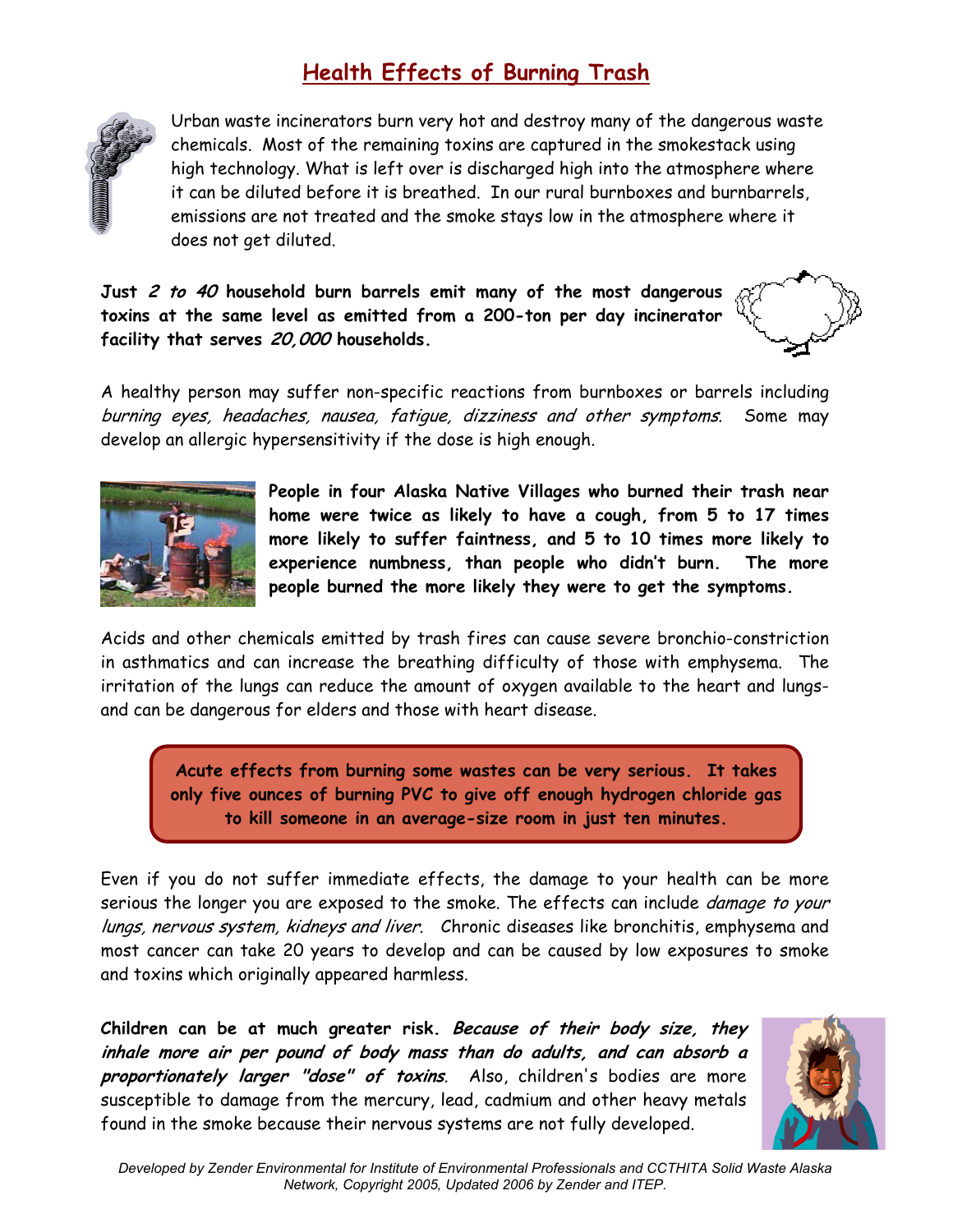## **What to do about dioxin and other chemicals released during burning:**

**Dioxin** is one of the most hazardous chemical compounds to breathe and it causes cancer. It is almost always formed when burning garbage. The only requirements for it to form are: Heat over 400 °, Chlorine, and Organic material. Temperatures of 600° to 1200 ° will form the most dioxin, and at over 1800° very little is formed.

- **Increase the source-people distance:** Toxicological studies on dioxin showed the potential for health risks within 26 feet of the source of open burning from just 15 minutes of burning. **As the burning continues, the impact area widens.** If people in your community insist on home burning, **move the barrels** (or pass an ordinance) so that they are 50 ft (or more) from houses. Locate burnboxes far away, and keep people from the dump during a burn.
- **Make it short:** A hotter fire will burn quicker, reducing the ultimate size of the smoke impact zone. See www.ccthita-swan.org/pdf/burnbarrelsDEC.pdf and www.ccthita-swan.org/Tutorials/burnbox.cfm for hotter fire designs and tips. Less waste and more frequent burns make a shorter fire, and thus a smaller zone as well. Cooling ash more quickly also reduces dioxins — because ash will be in the range of optimal dioxin-formation temperatures for a shorter time.
- **♦** Take out the plastic: You can lower the amount of dioxin formed and its toxicity by taking out sources of chlorine. **One of the highest sources of chlorine is PVC.** It is 56% chlorine. Some studies show that the amount of PVC in waste is the most important predictor of dioxin emissions (although others state that reducing PVC is futile as there will always be enough chlorine in other wastes to form dioxin). PVC is in plastic containers that are labeled #3, in PVC pipes, many children's toys, vinyl flooring and siding, and vinyl furniture covering.

**PVC also forms hydrochloric acid** – which besides damaging the burnbox, is a major irritant to eyes and lungs, and potentially lethal. These types of wastes are easy enough to **take out before burning**.

- **Make it brown:** Another source of chlorine is white paper products, including plates, napkins, cardboard, and office paper. These products are almost always bleached with chlorine. These products are more difficult to separate before burning, unless the households separate them beforehand. Promote non-chlorine bleached products in your stores and schools and offices. White paper without chlorine is available.
- **Junk the mail:** Go door-to-door if you have to and offer to remove people from junk mail lists. Ask them for the catalogs they don't use, find the phone number to remove their names, and ask them to call (or ask them if you can call). Junk mail contains chlorine bleached paper and lots of **heavy-metal** based ink, and no one needs it. Send a postcard with your full name and address to the Mail Preference Service, Direct Marketing Association, P.O. Box 9008, Farmingdale,



Write manufacturers of commonly bought products in your Village and tell them to switch to nonchlorine bleached, soy-based ink, and #1 and # 2 plastics. **Write your lawmakers too.** Address letters from the Tribe and City – it will pull more weight.





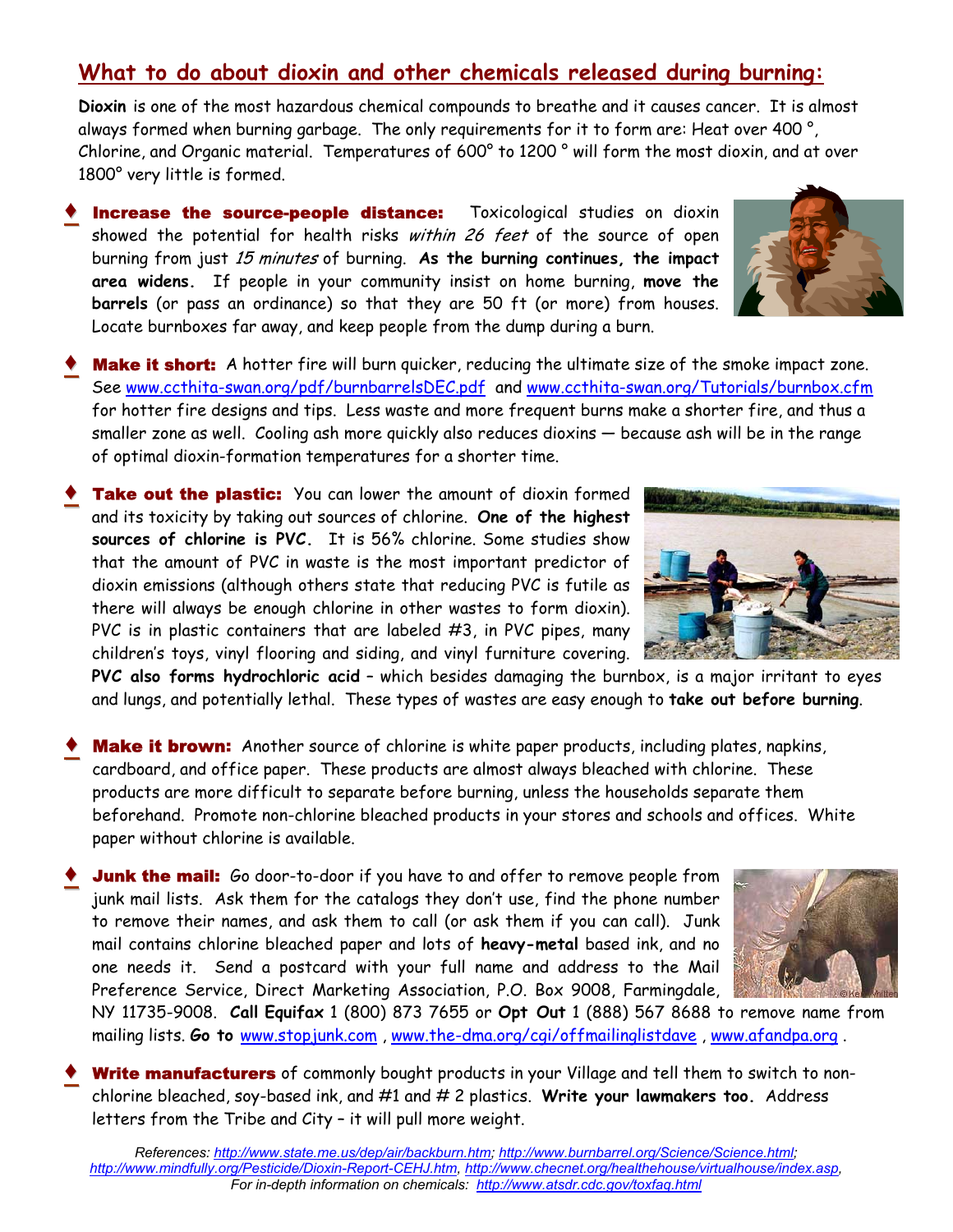| <b>Waste</b>                               | <b>What to look for</b>                                                                                                                                                                                  | <b>What it contains</b>                                                                                                                                                                                                                                      | Why it is bad                                                                                                                                                                                                                                                                                                        | <b>What to do</b>                                                                                                                                                                                                                                                                      |
|--------------------------------------------|----------------------------------------------------------------------------------------------------------------------------------------------------------------------------------------------------------|--------------------------------------------------------------------------------------------------------------------------------------------------------------------------------------------------------------------------------------------------------------|----------------------------------------------------------------------------------------------------------------------------------------------------------------------------------------------------------------------------------------------------------------------------------------------------------------------|----------------------------------------------------------------------------------------------------------------------------------------------------------------------------------------------------------------------------------------------------------------------------------------|
| <b>PVC</b>                                 | #3 bottles and jugs,<br>Children's toys, vinyl<br>tubing, flooring and siding<br>materials, drainpipe, a<br>variety of food,<br>household, pharmacy and<br>cosmetic products, Vinyl<br>furniture         | Polyvinyl chloride forms dioxins<br>when burned and hydrochloric<br>acid. It may contribute to dioxin<br>formation from other wastes<br>because it has so much chlorine.<br>The more chlorine a dioxin, furan,<br>or PCB has, the more toxic its<br>effects. | Hydrochloric acid can irritate and<br>burn your lungs and cause fluid build<br>up and possible ulceration of your<br>respiratory tract. It also will shorten<br>the life and reduce function of your<br>burnbox. Dioxin can cause cancer,<br>immune dysfunction, IQ deficit,<br>reproductive effects, and much more. | Don't burn it, encourage stores<br>to stock glass bottles when<br>available, or only #1 and #2<br>plastic containers. Reuse toys<br>and tubing. Bale plastics to<br>landfill or use as insulation, wind<br>barrier, etc.                                                               |
| Polystyrene<br>and<br>styrenes<br>$\omega$ | Foam cups, bait<br>containers, meat trays,<br>egg cartons, some<br>packaging "peanuts",<br>yogurt and deli containers,<br>clear plastic cookie trays,<br>plastic forks and spoons,<br>photographic film, | Polystyrene (Styrofoam) releases<br>styrene and benzene, a<br>carcinogen. When burned, dioxins<br>and chlorinated furans are<br>formed, which are also<br>carcinogenic.                                                                                      | Styrene gas is very readily absorbed<br>through the skin, respiratory system<br>and gastrointestinal tract. High doses<br>can cause deep unconsciousness and<br>death. The vapor can damage the eyes<br>and mucous membranes. It<br>accumulates in the body throughout<br>your life.                                 | Don't use Styrofoam or plastic<br>utensils. Switch to alternative<br>products. See<br>http://www.ciwmb.ca.gov/Food<br>Waste/Compost/Biodegrade.ht<br>m for a list of companies. Have<br>the Store order only products<br>in $#1$ and $#2$ plastics (or glass).                         |
|                                            | Bleached paper products<br>White packaging materials<br>and paperboards such as<br>frozen food, bakery and<br>pizza boxes, any light-<br>weight white cardboard                                          | Burning these materials releases<br>halogenated hydrocarbons<br>(carbon compounds with chlorine<br>and fluorine). These materials can<br>also release dioxins and furans<br>when burned.                                                                     | These compounds have been<br>associated with blood abnormalities,<br>low white cells and leukemia as well as<br>liver damage from continued exposure<br>to high doses.                                                                                                                                               | Buy unbleached products. Look<br>for chlorine-free bleach<br>process on the label. Work with<br>the Store to offer non-<br>bleached products - especially<br>those that are used often - like<br>coffee filters.                                                                       |
|                                            | Slick colored papers and<br>cardboards, magazines                                                                                                                                                        | Synthetic inks contain heavy<br>metals, like lead & cadmium.<br>These metals get carried along<br>with the rest of the smoke, and<br>eventually settle onto plants,<br>water, and soil.                                                                      | The absorption of heavy metals by<br>humans has been linked to birth<br>defects, interference with red blood<br>cell production, liver and kidney<br>deterioration and loss of<br>coordination.                                                                                                                      | Soy-based inks and lead-free<br>inked materials are available,<br>although not widely used. The<br>bulk of these materials is from<br>junk mail. Stop junk mail in your<br>community. Go to<br>http://www.stop.junk.com, or<br>read the previous page of this<br>handout if available. |

## **Chemicals From Solid Waste Burning And Associated Health Effects**